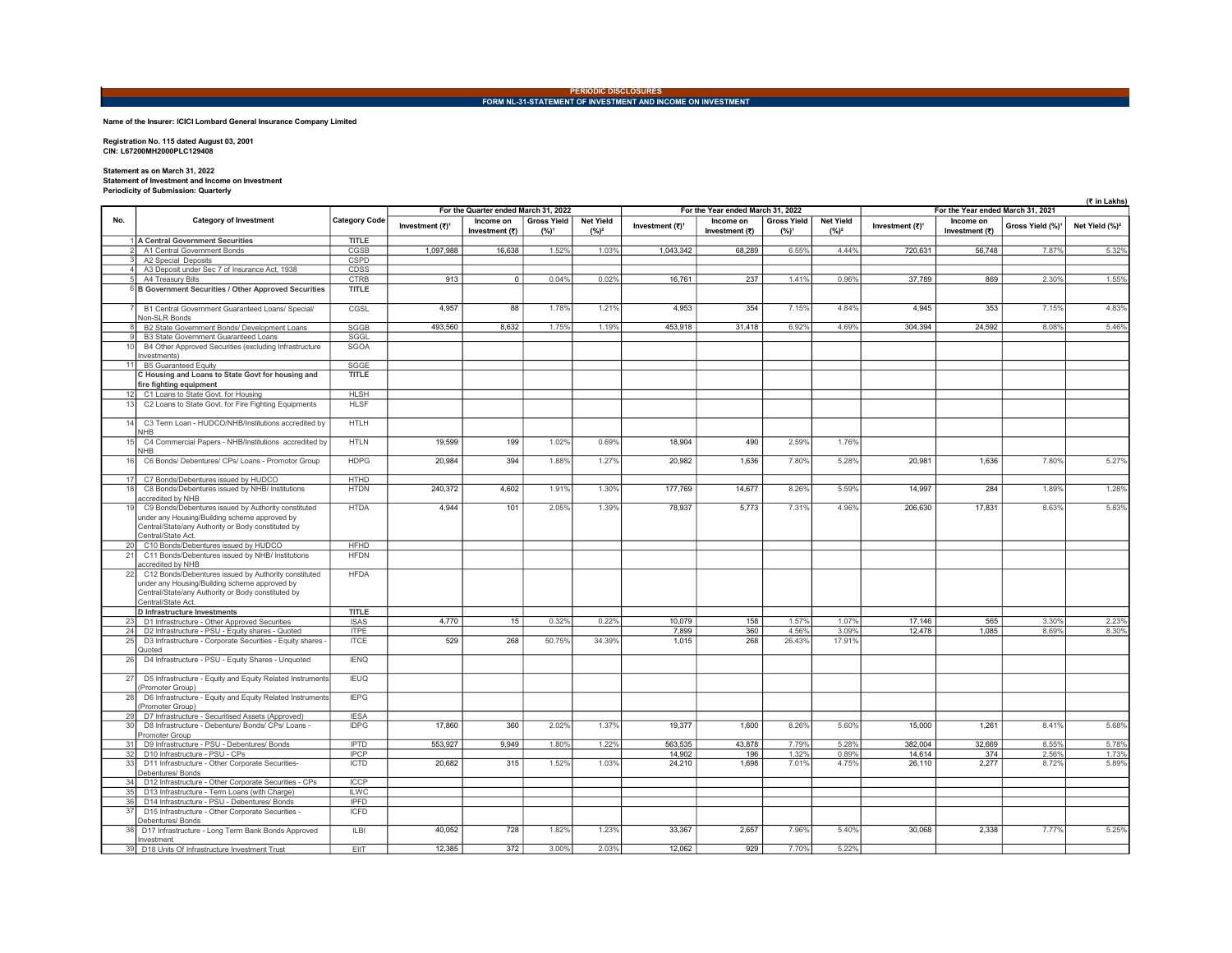|          |                                                                                                                             |                      |                             |                                      |                    |                  | (₹ in Lakhs)<br>For the Year ended March 31, 2022<br>For the Year ended March 31, 2021 |                             |                    |                  |                             |                             |                              |                            |
|----------|-----------------------------------------------------------------------------------------------------------------------------|----------------------|-----------------------------|--------------------------------------|--------------------|------------------|----------------------------------------------------------------------------------------|-----------------------------|--------------------|------------------|-----------------------------|-----------------------------|------------------------------|----------------------------|
| No.      | <b>Category of Investment</b>                                                                                               | <b>Category Code</b> |                             | For the Quarter ended March 31, 2022 | <b>Gross Yield</b> | <b>Net Yield</b> |                                                                                        |                             | <b>Gross Yield</b> | <b>Net Yield</b> |                             |                             |                              |                            |
|          |                                                                                                                             |                      | Investment (₹) <sup>1</sup> | Income on<br>Investment (₹)          | $(%)^1$            | $(%)^2$          | Investment (₹) <sup>1</sup>                                                            | Income on<br>Investment (₹) | $(%)^1$            | $(%)^2$          | Investment (₹) <sup>1</sup> | Income on<br>Investment (₹) | Gross Yield (%) <sup>1</sup> | Net Yield (%) <sup>2</sup> |
|          | E Approved Investment Subject To Exposure Norms                                                                             | <b>TITLE</b>         |                             |                                      |                    |                  |                                                                                        |                             |                    |                  |                             |                             |                              |                            |
| 40       | E1 PSU - (Approved Investment)-Equity Shares quoted                                                                         | EAEQ                 | 7.469                       | 119                                  | 1.59%              | 1.08%            | 7.469                                                                                  | 264                         | 3.53%              | 2.39%            | 7.469                       | 476                         | 6.37%                        | 6.37%                      |
| 41       | E2 Corporate Securities (Approved Investment) - Equity<br>Shares (ordinary)-Quoted                                          | EACE                 | 346,135                     | 11,682                               | 3.38%              | 2.29%            | 305.860                                                                                | 55.958                      | 18.30%             | 12.40%           | 226,609                     | 12,518                      | 5.52%                        | 4.26%                      |
| 42       | E3 PSU-(Approved Investments) - Equity Shares - quoted                                                                      | <b>FTPF</b>          |                             |                                      |                    |                  |                                                                                        |                             |                    |                  |                             |                             |                              |                            |
| 43       | E4 Corporate Securities (Approved Investment) - Equity<br>Shares - Quoted                                                   | <b>ETCE</b>          |                             |                                      |                    |                  |                                                                                        |                             |                    |                  |                             |                             |                              |                            |
| 44       | E5 Corporate Securities (Approved Investment) - Equity<br>Unquoted                                                          | <b>EENQ</b>          |                             |                                      |                    |                  |                                                                                        |                             |                    |                  |                             |                             |                              |                            |
| 45       | E6 PSU - Equity Shares - Unquoted                                                                                           | EEUQ                 |                             |                                      |                    |                  |                                                                                        |                             |                    |                  |                             |                             |                              |                            |
| 46       | E7 Equity Shares - Companies incorporated outside<br>ndia (invested prior to IRDA Regulations)                              | <b>EFES</b>          |                             |                                      |                    |                  |                                                                                        |                             |                    |                  |                             |                             |                              |                            |
| 47       | E8 Equity Shares (incl. Equity related Instruments) -<br>Promoter Group                                                     | <b>EEPG</b>          |                             |                                      |                    |                  |                                                                                        |                             |                    |                  |                             |                             |                              |                            |
| 48       | E9 Corporate Securities - Bonds - Taxable                                                                                   | EPBT                 |                             |                                      |                    |                  |                                                                                        |                             |                    |                  |                             |                             |                              |                            |
| 49       | E10 Corporate Securities - Bonds - Tax free                                                                                 | EPBF                 |                             |                                      |                    |                  |                                                                                        |                             |                    |                  |                             |                             |                              |                            |
| 50       | E11 Corporate Securities (Approved Investment) -Pref<br>Shares                                                              | <b>EPNQ</b>          | 139                         | $\overline{9}$                       | 6.75%              | 4.57%            | 136                                                                                    | 16                          | 11.40%             | 7.73%            | 254                         | 31                          | 12.29%                       | 10.38%                     |
| 51       | E12 Corporate Securities (Approved Investment) -<br>nvestment in Subsidiaries                                               | <b>ECIS</b>          |                             |                                      |                    |                  |                                                                                        |                             |                    |                  |                             |                             |                              |                            |
| 52       | E13 Corporate Securities (Approved Investment) -<br>Debentures                                                              | ECOS                 | 432,279                     | 8,430                                | 1.95%              | 1.32%            | 462,814                                                                                | 40,027                      | 8.65%              | 5.86%            | 472,795                     | 42,715                      | 9.03%                        | 6.10%                      |
| 53       | E14 Corporate Securities - Debentures/ Bonds/ CPs/<br>Loans - Promoter Group                                                | <b>EDPG</b>          |                             |                                      |                    |                  |                                                                                        |                             |                    |                  |                             |                             |                              |                            |
| 54       | E15 Corporate Securities (Approved Investment) -<br>Derivative Instruments                                                  | ECDI                 |                             |                                      |                    |                  |                                                                                        |                             |                    |                  |                             |                             |                              |                            |
| 55       | E16 Investment Properties - Immovable                                                                                       | <b>FINP</b>          | 10,188                      | 76                                   | 0.75%              | 0.51%            | 10,285                                                                                 | 345                         | 3.36%              | 2.27%            | 10,545                      | 394                         | 3.73%                        | 2.52%                      |
| 56<br>57 | E17 Loans - Policy Loans<br>E18 Loans Secured Loans -Mortgage of Property in<br>India (term Loan)                           | ELPL<br>ELMI         |                             |                                      |                    |                  |                                                                                        |                             |                    |                  |                             |                             |                              |                            |
| 58       | E19 Loans Secured Loans -Mortgage of Property<br>outside India (term Loan)                                                  | <b>ELMO</b>          |                             |                                      |                    |                  |                                                                                        |                             |                    |                  |                             |                             |                              |                            |
| 59       | E20 Deposits - Deposit with scheduled banks                                                                                 | <b>ECDB</b>          | 1.214                       | 7                                    | 0.56%              | 0.38%            | 5.945                                                                                  | 252                         | 4.24%              | 2.87%            | 13,394                      | 616                         | 4.60%                        | 3.11%                      |
| 60       | E21 Deposits - CDs with Scheduled Banks                                                                                     | EDCD                 | 14,465                      | 156                                  | 1.08%              | 0.73%            | 15,356                                                                                 | 363                         | 2.37%              | 1.60%            | 47,256                      | 2,490                       | 5.27%                        | 3.56%                      |
| 61       | E22 Deposits - Money at call and short notice with<br>banks /Repo                                                           | <b>ECMR</b>          | 33,744                      | 287                                  | 0.85%              | 0.58%            | 31,283                                                                                 | 1,032                       | 3.30%              | 2.24%            | 37,511                      | 1,142                       | 3.04%                        | 2.05%                      |
| 62       | E23 CCIL (Approved Investement) - CBLO                                                                                      | ECBO                 |                             |                                      |                    |                  |                                                                                        |                             |                    |                  |                             |                             |                              |                            |
| 63       | E24 Commercial Papers issued by all India Financial<br>Institutions rated very strong or more                               | <b>ECCP</b>          | 31,717                      | 358                                  | 1.13%              | 0.77%            | 23.859                                                                                 | 1,032                       | 4.32%              | 2.93%            | 11,337                      | 397                         | 3.50%                        | 2.36%                      |
| 64       | E25 Application Money                                                                                                       | <b>ECAM</b>          | 3,858                       |                                      |                    |                  | 20,181                                                                                 | $\overline{78}$             | 0.39%              | 0.26%            | 17,855                      | 63                          | 0.35%                        | 0.24%                      |
| 65       | E26 Deposit with Primary Dealers duly recognised by<br><b>RBI</b>                                                           | EDPD                 |                             |                                      |                    |                  |                                                                                        |                             |                    |                  |                             |                             |                              |                            |
| 66       | E27 Perpetual Debt Instruments of Tier I and II Capital<br>ssued by PSU Banks                                               | <b>EUPD</b>          |                             |                                      |                    |                  |                                                                                        |                             |                    |                  |                             |                             |                              |                            |
| 67       | E28 Perpetual Debt Instruments of Tier I and II Capital<br>ssued by Non-PSU Banks                                           | <b>EPPD</b>          |                             |                                      |                    |                  |                                                                                        |                             |                    |                  |                             |                             |                              |                            |
| 68       | E29 Perpetual Non-Cum. P.Shares and Redeemable<br>Cumulative P.Shares of Tier 1 and 2 Capital issued by<br><b>PSU Banks</b> | <b>EUPS</b>          |                             |                                      |                    |                  |                                                                                        |                             |                    |                  |                             |                             |                              |                            |
| 69       | E30 Perpetual Non-Cum. P.Shares and Redeemable<br>Cumulative P.Shares of Tier 1 and 2 Capital issued by<br>Non-PSU Banks    | <b>EPPS</b>          | 3.300                       | 267                                  | 8.10%              | 5.49%            | 3,300                                                                                  | 267                         | 8.10%              | 5.49%            | 3,300                       | 267                         | 8.10%                        | 8.10%                      |
| 70       | E31 Foreign Debt Securities (Invested prior to IRDA<br>Regulations)                                                         | <b>EFDS</b>          |                             |                                      |                    |                  |                                                                                        |                             |                    |                  |                             |                             |                              |                            |
| 71       | E32 Mutual Funds - Gilt/ G Sec/ Liquid Schemes                                                                              | <b>EGMF</b>          | 58,100                      | 637                                  | 1.10%              | 0.74%            | 72.742                                                                                 | 2.488                       | 3.42%              | 2.32%            | 57,654                      | 2,212                       | 3.84%                        | 2.59%                      |
| 72       | E33 Mutual Funds - (under Insurer's Promoter Group)                                                                         | <b>EMPG</b>          | 5,000                       |                                      |                    |                  | 5.000                                                                                  |                             |                    |                  | 24,494                      | 150                         | 0.61%                        | 0.41%                      |
| 73       | D38 Additional Tier 1 (Basel III Compliant) Perpetual<br>Bonds - (PSU Banks)                                                | EAPS                 |                             |                                      |                    |                  |                                                                                        |                             |                    |                  |                             |                             |                              |                            |
| 74       | D39 Additional Tier 1 (Basel III Compliant) Perpetual<br>Bonds - (Private Banks)                                            | EAPB                 |                             |                                      |                    |                  | 79,941                                                                                 | 4,138                       | 5.18%              | 3.51%            | 79,918                      | 7,098                       | 8.88%                        | 6.00%                      |
| 75       | D40 Units Of Real Estate Investment Trust (REITS)                                                                           | <b>ERIT</b>          | 24.519                      | 252                                  | 1.03%              | 0.70%            | 21.305                                                                                 | 706                         | 3.31%              | 2.24%            |                             |                             |                              |                            |